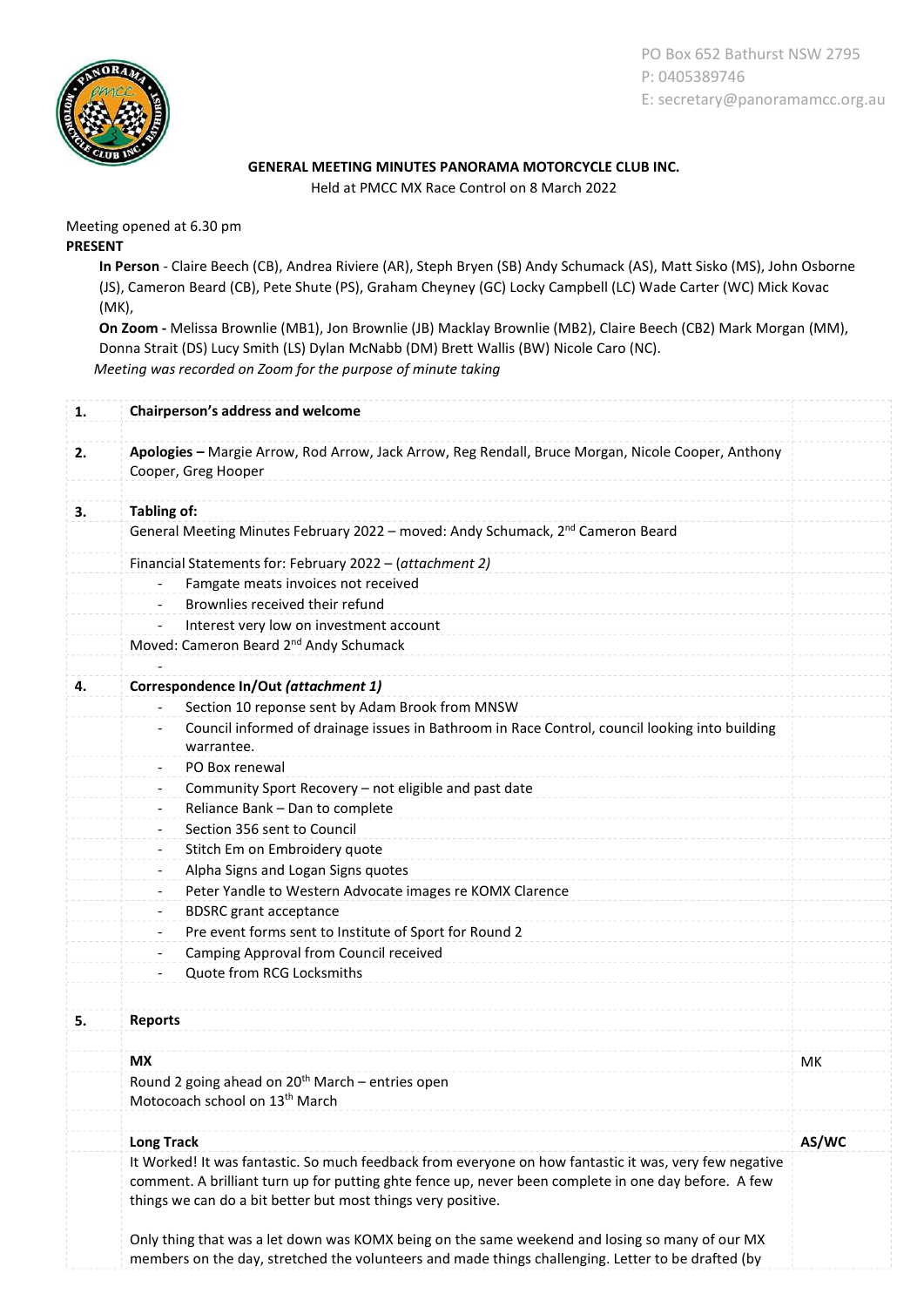Danial) to MNSW outlining the challenges that this created. Approximately 80 % of members lost. Was the only qualify close to Bathurst. Committee members had to choose between supporting the club and watching their children ride. MNSW to be notified of next years date.

Feedback from Peter Baker about sponsors and presentation so he can speak about sponsors. Formal Sponsor package to be made for next year, sponsors can provide their own 'blurb' and MC/Presenter doc for Peter can be made. Glenn Macdonald gave very positive feedback about the event. Many people watching by Live Stream. Propose building his own scaffolding platform for him next year. Cable ties worked extremely effective to swap fence panels over. The track inspectors (John Langfield & Keith Davies) want the standards to use this cable tie system as not one of the cable ties broke in a crash. Canberra club has approached Sisko to organise their track. Wrap up and debrief meeting to be organised. Next year to be expected to be much easier as the Long Track committee has a better understanding of what/how needs to be done and who is best to do it. Catering was a challenge. Friday night was catering for 500 people and no one was there. Start catering earlier next time, possibly 11am. Information about catering provided in final instructions for riders. Catering/Canteen room in very bad state. There was no hot water, no 15 amp point, roof leaking, freezer not working. Lyndal also gave feedback about the state of the Race office, with it being really unclean. Also challenges with Showground managing camping and over filling grounds. Showground charges lease, after event cleaning fee and utilities (water and power). Showground made more out of us than they make out of the show. Larger than expected earth moving costs due to issues with the Trotters. Possibility of discussing these issues with Showground prior to paying utility bill. Also issue with lighting being left on during the day at 11am and leaving them on all day by Kelso Electrical but racing was finished before dusk. Might be better for PMCC to manage entire site and engage cleaning contractors and benefit from revenue of camping. Affects volunteer man power. Richard Schumack has done excellent job of marketing with professional videos and engagement on social media. Trotters complaining about track reinstatement being too soft. Trotters may not be there for much longer. Shirts for Sponsors packages accidentally sold. Sponsor are ok with this though and there is no need to organize a second run of shirts. Next year shirts to be separated out for sponsors prior to event. Its good that we didn't have left over stock. \$600 spent on Facebook sponsored posts and it worked well. The reach was changed through out the event and more localized immediately prior to the event. Estimate for number of spectators was probably too low retrospectively but hard to gauge before event as not been run for 5 years, impact of covid etc. Next year the traffic plan may need to incorporate the fencing along the high way. Approximately 3500 spectators. Couldn't clear the pits out as planned for camping etc as too many people there and it would have upset too many people and possibly been unsafe moving 1000 people out at once. Have some one on the gate the whole time and a bump in time might help. Better sun protection for the Lions crew on the gates. Few businesses are approaching for sponsorship and major sponsor. Sponsor pack to be made and distributed prior to end of financial year. It was suggested to increase event to 2 days but decided against because it is a club sized event and we want to make sure juniors have the experience of riding as part of the main event. Difference is supp regs around practice times and practice times on event brite. Lost side cars so practice was shorter by 70 riders. Sisko asked what we can do for Youngy. Wade mentioned Youngy will be putting an invoice in. Thank you presents to be organized for Richard Schumack, Nic Pic, Live Stream Guy, Lyndel Butler, Rick Siskovich.

## V&V

Read email sent by Rob Smith (appendix 3) Andy Schumack will attend their meeting on the 24<sup>th</sup> March, 6pm at the Bathurst Community Club. Also read the email that Rob Smith had attached from Danial Beech to Greg Donaldson regarding Ridernet and the support Danial and the PMCC committee club provide to help with users that might have challenges with technology and also how much easier and straight forward membership renewals would be. John Osbourne said that one of the concerns is that the V&V members renewals for their vehicles don't all fall due at the same time and that many of them don't have computers. Danial responded that the club membership for Panorama hasn't changed and is still  $1^{st}$  of Jan -31<sup>st</sup> Dec. Wade commented that every thing is going electronic and its inevitable and resisting it seems like cutting off your nose to spite your face. Claire said that any of the V&V members could call Dan and he could do the rider net over the phone, that if some one wanted to pay in cash we could arrange that some how with Cam. Andy mentioned that the inspection day wasn't necessary for historic registrations. Rob Smith has misunderstood Danial's request for who the club contact / liaison with RMS. Stressed the importance of V&V representation and attendance at general meetings or other club events. Lots of Email from Rob Smith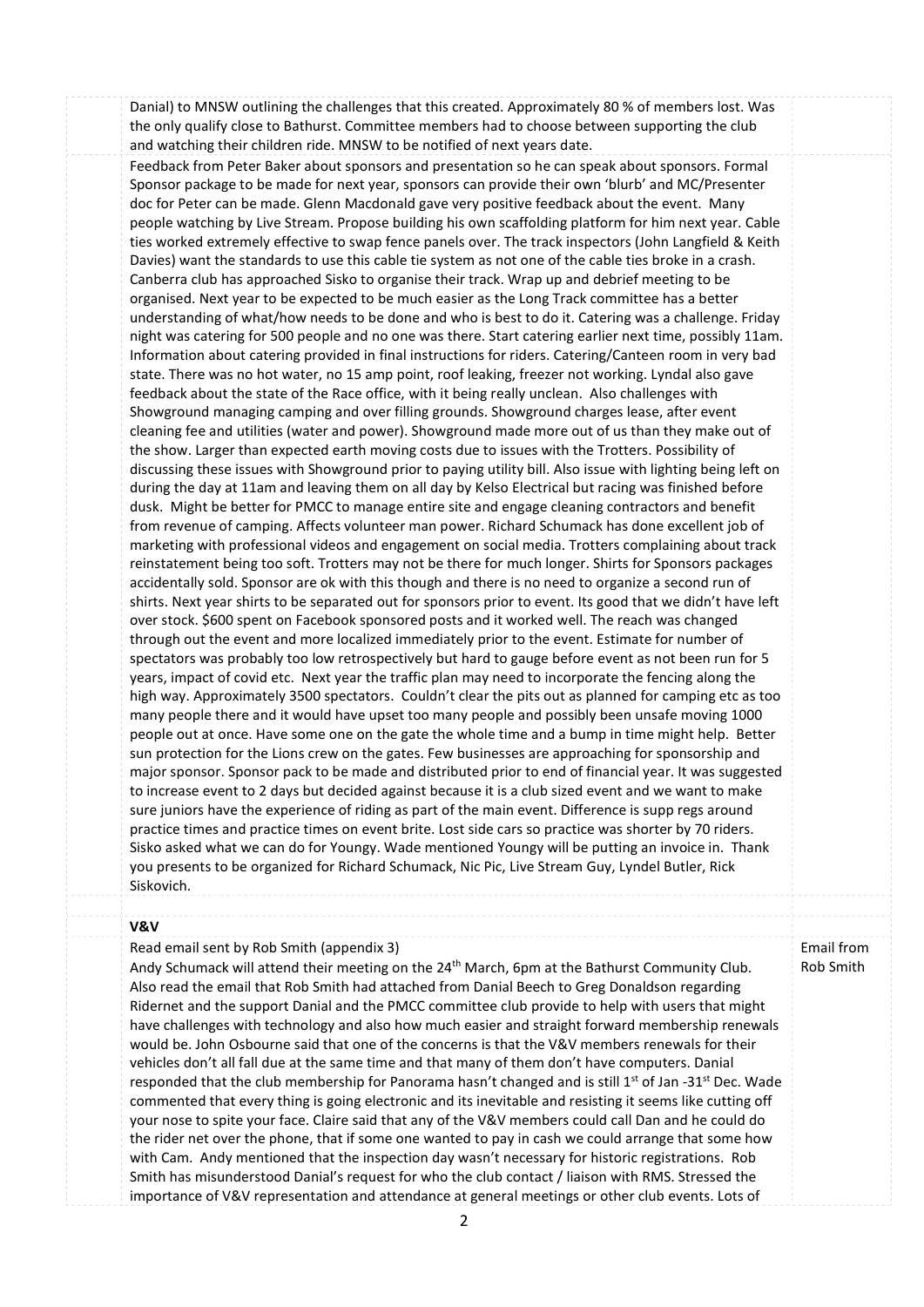|     | miscommunication being relayed to the V&V members. There's only 1 -2 V&V members that helped at<br>the Long Track. 120 members that don't contribute to the club. Question raised if the V&V<br>subcommittee would still be offered but maybe in a different form for the remaining 100 PMCC<br>members that are part of that sub group. Discussion about what and who is driving the motivation to<br>split from the club and people not liking change. Ridernet is easier than doing everything manually.<br>Andy and John to attend meeting in Micks absence as he will be in Newcastle for work. Hopefully face<br>to face reassurance of Ridernet will alleviate any concerns and dismiss any politically motivated<br>opinions.<br>Dan to do letter on Ridernet and Andy to take hard copy with him to V&V |                              |
|-----|------------------------------------------------------------------------------------------------------------------------------------------------------------------------------------------------------------------------------------------------------------------------------------------------------------------------------------------------------------------------------------------------------------------------------------------------------------------------------------------------------------------------------------------------------------------------------------------------------------------------------------------------------------------------------------------------------------------------------------------------------------------------------------------------------------------|------------------------------|
|     |                                                                                                                                                                                                                                                                                                                                                                                                                                                                                                                                                                                                                                                                                                                                                                                                                  |                              |
|     | <b>NSW Delegates</b>                                                                                                                                                                                                                                                                                                                                                                                                                                                                                                                                                                                                                                                                                                                                                                                             |                              |
|     | Special meeting held to resolve to defer board elections until 2023. First directors up for re-<br>election will be David Cooke and Annaliesse Cawood                                                                                                                                                                                                                                                                                                                                                                                                                                                                                                                                                                                                                                                            | DB                           |
|     | General Meeting – New CEO introduced Daniel Rushworth, commencing new position $21^{st}$<br>March                                                                                                                                                                                                                                                                                                                                                                                                                                                                                                                                                                                                                                                                                                                |                              |
|     | <b>BDSRC</b>                                                                                                                                                                                                                                                                                                                                                                                                                                                                                                                                                                                                                                                                                                                                                                                                     |                              |
|     | Michael Kovac and Daniel Beech attended. CSU employees can apply for grants of \$1000. Cr. Kirralee<br>Burke was present and was really helpful. BDRSC are trying to work out their affiliation with Bathurst<br>Regional Council and to consider their own constitution and governance. Next meeting 14th March.<br>AGM 11 <sup>th</sup> April. Possibly moving to bi-monthly meetings. Award presentation on Friday 11 <sup>th</sup> March, Lily<br>Kovac has been nominated by previous committee.                                                                                                                                                                                                                                                                                                            |                              |
|     | <b>ITEM</b>                                                                                                                                                                                                                                                                                                                                                                                                                                                                                                                                                                                                                                                                                                                                                                                                      | Action<br>required by        |
| 6   | <b>Business arising from previous minutes</b>                                                                                                                                                                                                                                                                                                                                                                                                                                                                                                                                                                                                                                                                                                                                                                    |                              |
| 6.1 | Key Register & Key Acceptance form WIP<br>Quotes from RCG received & Smith & Co will also be sending one through.                                                                                                                                                                                                                                                                                                                                                                                                                                                                                                                                                                                                                                                                                                | МK                           |
| 6.2 | Long Track - all completed in Long track Report<br>Fence to be taken down                                                                                                                                                                                                                                                                                                                                                                                                                                                                                                                                                                                                                                                                                                                                        | <b>WC</b>                    |
| 6.3 | Recruit more officials during 2022, create talent pool<br><b>MNSW Seminar for Clerk of Course</b><br>Race Secretary<br>- Steward<br>Every one encouraged to consider completing the courses, they are free and easily accessible via zoom.<br>Post to go up on Facebook.                                                                                                                                                                                                                                                                                                                                                                                                                                                                                                                                         | CB <sub>2</sub>              |
| 6.4 | Updating content on website.<br>Need content from any one to upload on website. Nic Pic has ok'ed use of his photos. Peter Yandle has<br>sent over some photos. Need words to go along with them.                                                                                                                                                                                                                                                                                                                                                                                                                                                                                                                                                                                                                | CB2 & all<br>members         |
| 6.5 | Transponders update - quotes from Racers and Westhold US to be chased up. 20% disc if bulk<br>purchasing from US. Need to confirm what import duty would be or using a 3 <sup>rd</sup> part shipper. Wade can<br>supply details of US shipper that they use for work. Might be able to look at hybrid system with so that<br>riders can use their own. Need to chase pricing from Racers. Timing loop for Long Track is clubs as well.                                                                                                                                                                                                                                                                                                                                                                           | DB                           |
| 6.6 | Grants update<br>BDRSA - acceptance at awards night<br>a)<br>Council 356 - sent no response yet<br>b)<br>Reliance Bank - not submitted<br>c)                                                                                                                                                                                                                                                                                                                                                                                                                                                                                                                                                                                                                                                                     | MK/DB/CB/<br>CB <sub>2</sub> |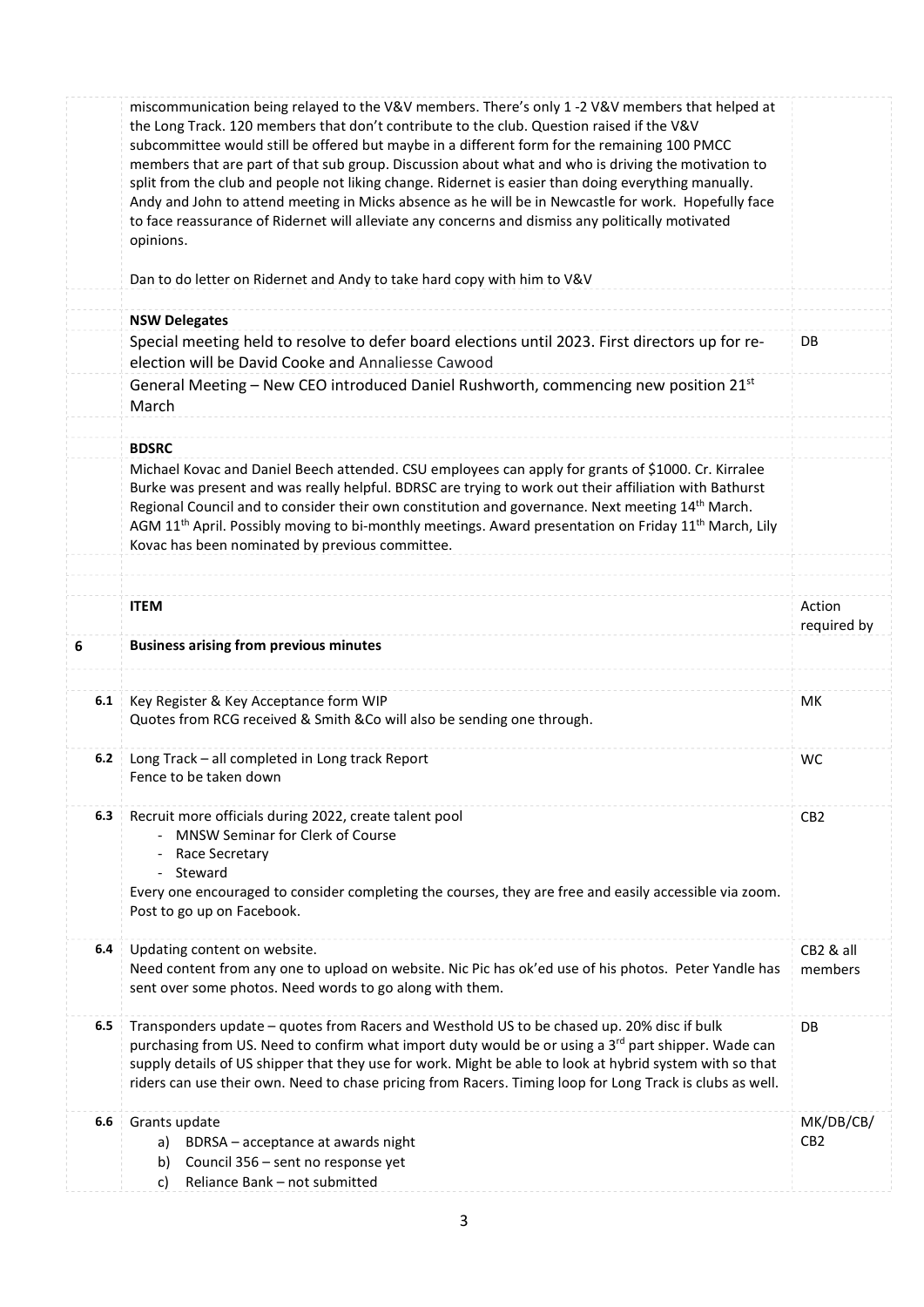|      | d) NSW Sport - parents apply individually<br>Greater Bank - application to be submitted<br>e)<br>Bernadis IGA - needs to be looked into<br>f                                                                                                                                                                                                                                                                                                                                                                                                                                                                                                                                                                                                                                                                                                                                                                                                                                                                                                                                                                                                                                                                                                                                                                    |                  |  |  |
|------|-----------------------------------------------------------------------------------------------------------------------------------------------------------------------------------------------------------------------------------------------------------------------------------------------------------------------------------------------------------------------------------------------------------------------------------------------------------------------------------------------------------------------------------------------------------------------------------------------------------------------------------------------------------------------------------------------------------------------------------------------------------------------------------------------------------------------------------------------------------------------------------------------------------------------------------------------------------------------------------------------------------------------------------------------------------------------------------------------------------------------------------------------------------------------------------------------------------------------------------------------------------------------------------------------------------------|------------------|--|--|
| 6.7  | <b>UHF Radios</b><br>8 x 5W radios purchased. Slightly over what budget had been decided at previous meeting. Anything<br>less than 5W wouldn't have worked for Enduro events. Long Track needed 8 units to go along with<br>hired radios, so committee went ahead with purchase. Gadget city came in the cheapest at \$70 a pair<br>less than any where else. \$240 a 2 pack each, included microphones, ear pieces etc. Cameron Beard<br>paid for them. Need to approve the extra \$400 so club can re-imbursement. Safety issue with out them.<br>Enough profit from RPA day and Rd1 to cover purchase. Claire moved budget be increased. Andy<br>Schumack seconded. Cameron to be reimbursed                                                                                                                                                                                                                                                                                                                                                                                                                                                                                                                                                                                                                |                  |  |  |
| 6.8  | Buggy-quotes<br>2 second hand buggies available at Beard Brothers at the moment<br>Honda 700cc \$11,000<br>Honda 1000cc \$16,000 (inc gst) Lifetime warrantee and yearly servicing. 2017 model 11,000kms<br>approx.<br>Quote from Muldoons for a Kawasaki Pro 700 MX Mule \$16850 new with 3 years warrantee<br>New 700 from Beards is approx. \$21k<br>New 1000cc is \$28k                                                                                                                                                                                                                                                                                                                                                                                                                                                                                                                                                                                                                                                                                                                                                                                                                                                                                                                                     | CB               |  |  |
| 6.9  | Rosedale tyre & asset removal/collection<br>A quote received for removal from Clean Earth Tyre recycling at St Marys. Drop off \$431 ton =Gst<br>Contaminated drop off 527\$ per ton \$627 per ton pick up from Mt Panorama<br>Asking go kart track club probably not an option to donate to<br>Ask Council again for assistance - Kirralee Burke<br>Grants unsuccessful for previous committee but might be worth looking at with Mt Piper Grant.<br>Need to organise a time to collect them.<br>Enquire with MNSW if theres assistance available like Oakdale with asbestos removal.<br>Andy Moved that the club purchase the second hand 1000cc from Beard Brothers 2 <sup>nd</sup> Mick Kovac                                                                                                                                                                                                                                                                                                                                                                                                                                                                                                                                                                                                               | MK/WC/DB/<br>CВ  |  |  |
| 6.10 | Vote unanimously in favour.<br>Club sponsors<br>Supagas offered sponsorship letter to be received. 3 x Free 45g LPG bottles for the canteen.<br>McDonalds to be approached for vouchers for juniors                                                                                                                                                                                                                                                                                                                                                                                                                                                                                                                                                                                                                                                                                                                                                                                                                                                                                                                                                                                                                                                                                                             | CB <sub>2</sub>  |  |  |
| 7    | <b>General Business</b>                                                                                                                                                                                                                                                                                                                                                                                                                                                                                                                                                                                                                                                                                                                                                                                                                                                                                                                                                                                                                                                                                                                                                                                                                                                                                         |                  |  |  |
| 7.1  | Canteen                                                                                                                                                                                                                                                                                                                                                                                                                                                                                                                                                                                                                                                                                                                                                                                                                                                                                                                                                                                                                                                                                                                                                                                                                                                                                                         |                  |  |  |
|      | Stainless steel bench & commercial fridge available that was purchased from Grays Auctions - offered<br>for the club to purchase if they want. Temporary Food licence has been confirmed, Dan to follow up<br>with engineering what the requirements for Council are going forward.                                                                                                                                                                                                                                                                                                                                                                                                                                                                                                                                                                                                                                                                                                                                                                                                                                                                                                                                                                                                                             | DB.              |  |  |
| 7.2  | <b>Track Maintenance</b><br>Discussion about filling area to west of start and going straight to corner 2 on second lap to allow<br>enough room for reinstating 40 gates. Concerns re spectator viewing areas were addressed by better<br>utilizing the southern area on the other side of the Race control building which will be easier now due<br>to open pit paddock. Greater area of the track is visible from the southern side. Looking at seating<br>options similar to mechanic stand at Long Track of seating at Dubbo. Nippers track to loop around and<br>come over the finish line. Mark Thompson track inspector has reviewed and approves. Form gets<br>submitted to MNSW to get everything approved. Wade Carter has offered to make the gates for the<br>cost of materials. Matt Sisko has offered to do earthworks and will provide a quote. Any adjustments to<br>the jumps should be done at the same time so that that everything can be signed off at the same time.<br>Have to schedule everything around lock out times. Will Townsend has offered dirt. Can't change<br>layout but can adjust obstacles. Aaron Jones from Bathurst Regional Council has been consulted and he<br>is happy that the gates are just maintenance, Dan to confirm by writing. Peter Shute raised a concern | WC/MS/DB/<br>MK. |  |  |